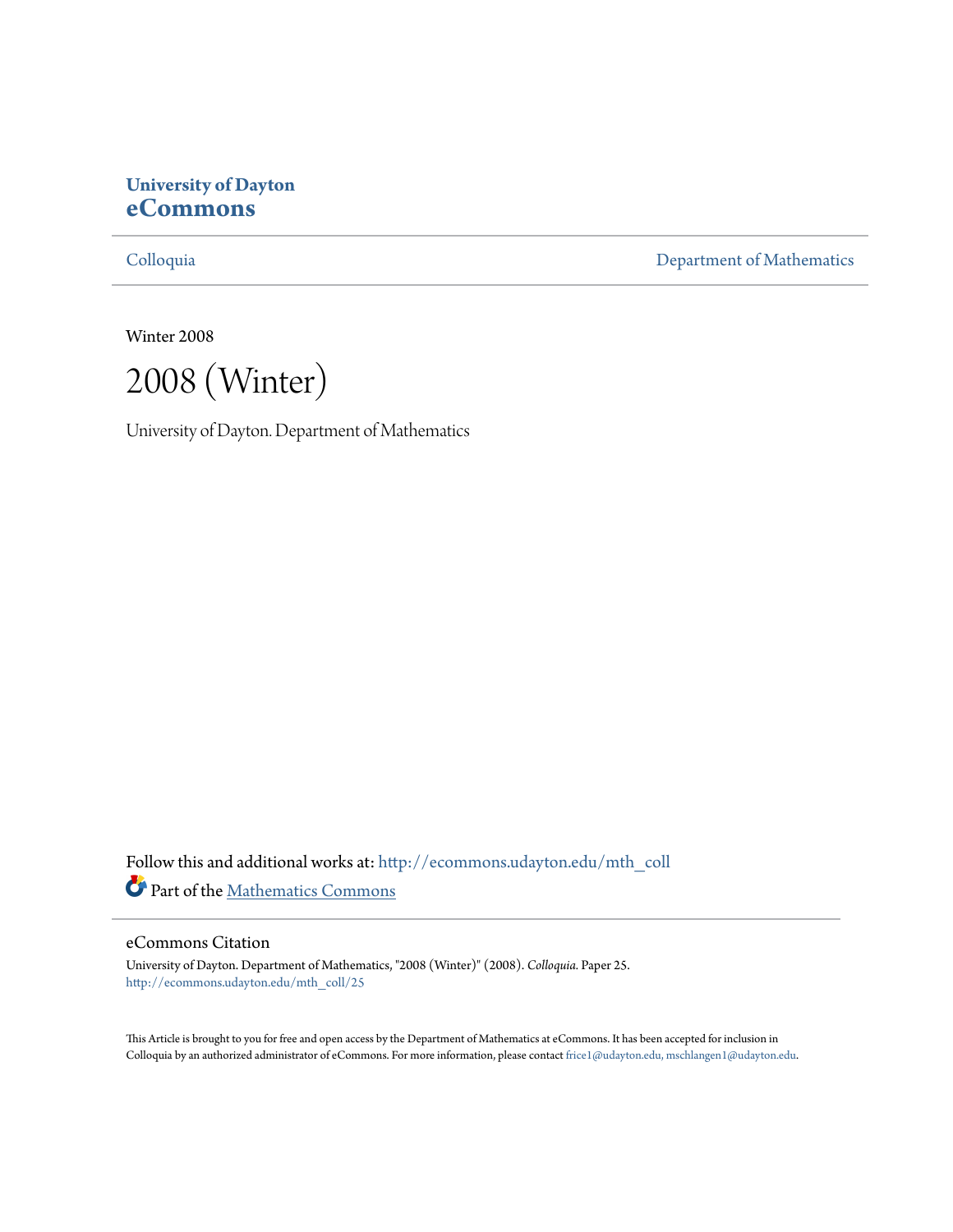| <b>Date</b>               | <b>Speaker and Title</b>                                                                                                                                | Time/Location        |
|---------------------------|---------------------------------------------------------------------------------------------------------------------------------------------------------|----------------------|
| Thursday, Jan 24          | Youssef Raffoul, University of Dayton                                                                                                                   | 3:00 pm, SC<br>323   |
| Tuesday, Jan 29           | Soma Roy, Ohio State University<br><b>Estimating Percentiles in Computer Experiments</b>                                                                | 3:00 pm, SC<br>323   |
|                           | Murat Adivar, Izmir University of Economics<br>Thursday, Jan 31 Existence results for periodic solutions of integro-dynamic<br>equations on time scales | 3:00 pm, SC<br>323   |
| Tuesday, Feb 5            | Jessica Kohlschmidt, Ohio State University<br>Ranked Set Sampling: An Alternative to Simple Random Sampling                                             | $3:15$ pm, SC<br>323 |
| Thursday, Feb 7           | Joe Mashburn, University of Dayton,<br>Finite dimensional spaces of quantum states as partially ordered<br>sets                                         | 3:00 pm, SC<br>323   |
| Monday, Feb 11            | Andrada Ivanescu, Florida State University<br>Revealing Sparse Signals In Functional Data                                                               | 3:00 pm, SC<br>224   |
| Thursday, Feb<br>14       | Joe Mashburn, University of Dayton,<br>Finite dimensional spaces of quantum states as partially ordered<br>sets                                         | 3:00 pm, SC<br>323   |
| Thursday, Feb<br>21       | Joe Mashburn, University of Dayton,<br>Finite dimensional spaces of quantum states as partially ordered<br>sets                                         | 3:00 pm, SC<br>323   |
| Thursday, Feb<br>28       | Shaaban Abdallah, University of Cincinnati<br>Mesh Free Technique in Finite-Difference Formulations                                                     | 3:00 pm, SC<br>323   |
| <b>Tuesday, Mar</b><br>11 | Yu Yue, University of Missouri-Columbia<br>Spatially adaptive priors                                                                                    | 3:15 pm, SC<br>313   |
| Thursday, Mar<br>13       | Jake Wildstrom, University of Louisville<br>Limited-knowledge service-provision with mobile resources                                                   | 3:00 pm, SC<br>323   |
| Friday, Mar 14            | Devrim Biligili, Northern Illinois University<br>Quantitative trait locus detection using an accelerated failure times<br>cure model for survival data  | 3:30 pm, SC<br>323   |
| Thursday, Mar<br>27       | Jeffrey Neugebauer, University of Dayton<br>Qualitative Properties of Nonlinear Volterra Integral Equations                                             | 3:00 pm, SC<br>323   |
| Thursday, Apr 3           | Edward Timko and Zachary Martinsek, University of Dayton<br>A solution to Problem B of the 2008 Mathematical Contest in<br>Modeling                     | 3:00 pm, SC<br>323   |
| <b>Tuesday, April 8</b>   | Fares Ghannam, University of Dayton<br>Periodic Solutions in Nonlinear Neutral Difference Equations with<br><b>Functional Delay</b>                     | 3:00 pm, SC<br>323   |

# **Abstracts of the Colloquium Talks: Winter 2008 Department of Mathematics**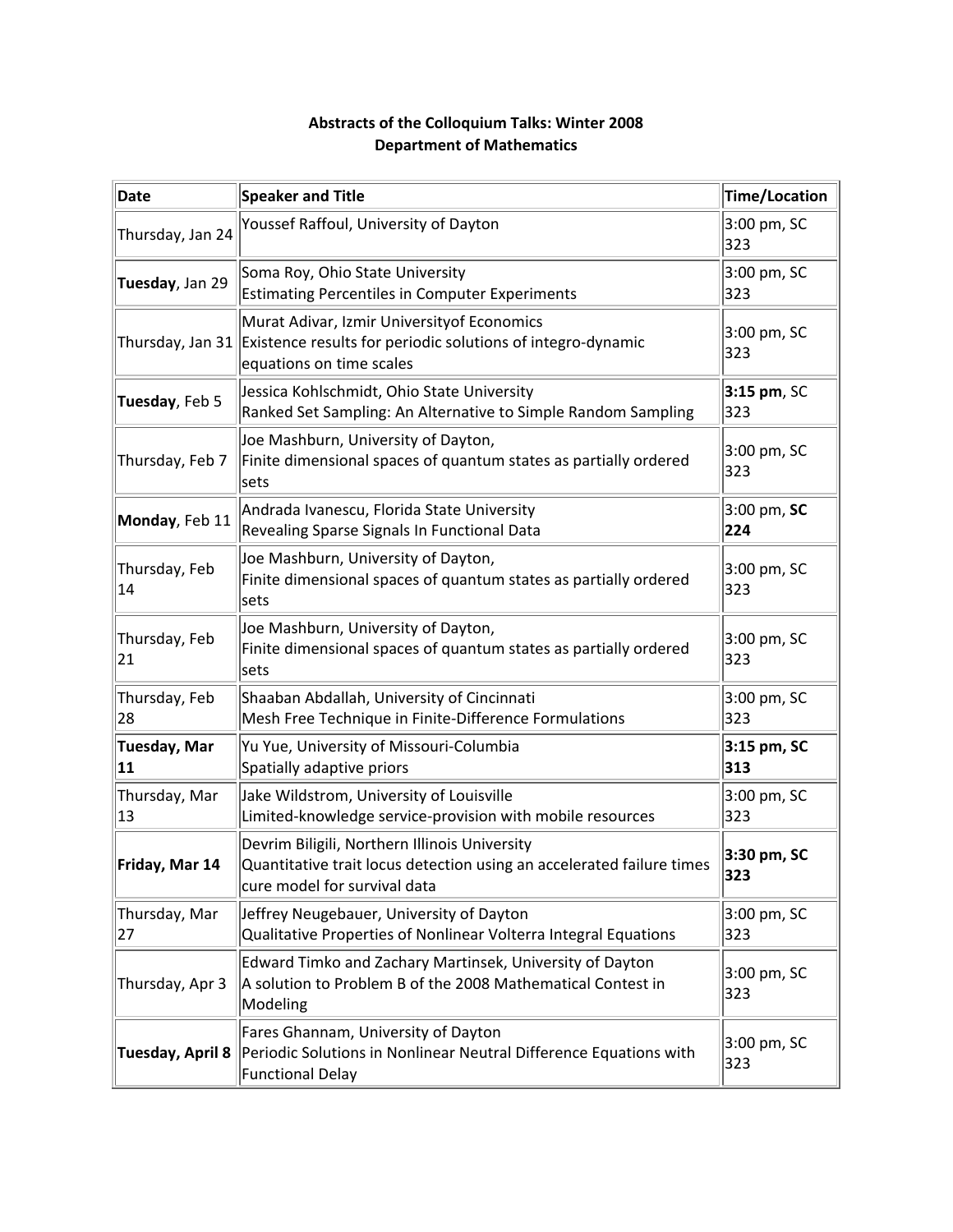| Thursday, Apr       | Jinyang Sun, University of Dayton                                                                                                                                                                   | 3:00 pm, SC                   |
|---------------------|-----------------------------------------------------------------------------------------------------------------------------------------------------------------------------------------------------|-------------------------------|
| 10                  | Double Barrier Option Pricing in Regime-Switching                                                                                                                                                   | 323                           |
| Thursday, Apr       | Lanre Oriowo, University of Dayton                                                                                                                                                                  | 3:30 pm, SC                   |
| 10                  | <b>Strategic Trading when Paradigm Shifts</b>                                                                                                                                                       | 323                           |
| Tuesday, April      | Xiaobo Zeng, University of Dayton                                                                                                                                                                   | 3:00 pm, SC                   |
| 15                  | Pairs Trading and Cointegration                                                                                                                                                                     | 323                           |
| Thursday, Apr       | Christopher Augeri, Air Force Institute of Technology                                                                                                                                               | 3:00 pm, SC                   |
| 17                  | On Some Results in Unmanned Aerial Vehicle Swarms                                                                                                                                                   | 323                           |
|                     | Rusty Rizzotte, University of Dayton<br><b>Tuesday, Apr 22</b> Using a constructivist approach in teaching pre-service elementary<br>teachers how to teach mathematics                              | $3:00 \text{ pm}$ , SC<br>323 |
| Tuesday, Apr 22     | Carol Parete, University of Dayton<br>The Association Between the Cognitive Level of the Instructor's<br>Questions and Corresponding Student Responses -- Implications for<br>Improving Instruction | $3:30$ pm, SC<br>323          |
| Thursday, Apr       | Melissa Mattson, University of Dayton                                                                                                                                                               | 3:00 pm, SC                   |
| 24                  | Valuing American Put Options with Regime Switching                                                                                                                                                  | 323                           |
| Thursday, Apr<br>24 | Casey Klaus, University of Dayton<br><b>Volatility Trading on Special Events</b>                                                                                                                    |                               |

## **Estimating Percentiles in Computer Experiments**

## Soma Roy

**Abstract:** Computer code is often used to study complex physical processes. The running of such code at a few chosen input settings comprises a computer experiment. The goal is to always use as few runs as possible to keep costs low. Most of the work done in this area focuses on either estimating the unknown complex input-output relationship or finding the maxima/minima of the output. My talk is about estimating percentiles in a computer experiments setting. I consider the case in which there are multiple inputs and a single output. I assume that the inputs have some known distribution and wish to estimate, say, the  $p^{th}$  percentile,  $Q_p$ , of the induced distribution of the output. The proposed algorithm uses a sequential design methodology. The code is observed at an initial design of a few carefully chosen points. These data are used to estimate the input-output relationship and  $Q_n$ . Next, I use specially developed criteria to sequentially add points to our design to improve our estimate of the relationship and refine the estimate of  $Q_p$ . I stop when the budget has been expended, and use all available data to obtain the final estimate  $Q_p^*$  and the input settings that would produce  $Q_p^*$ . I compare results from using a sequential design to those obtained from a fixed design approach. I also look at the case when two types of input variables may be present: control and environmental.

# **Existence results for periodic solutions of integrodynamic equations on time scales**

## Murat Adivar

**Abstract:** Using topological degree method and Schaefer's fixed point theorem, we deduce the existence of periodic solutions of nonlinear system of integro‐dynamic equations on periodic time scales. Furthermore, we provide several applications to scalar equations, where we develop a time scale analogue of Lyapunov's direct method. Therefore, we improve and generalize the corresponding results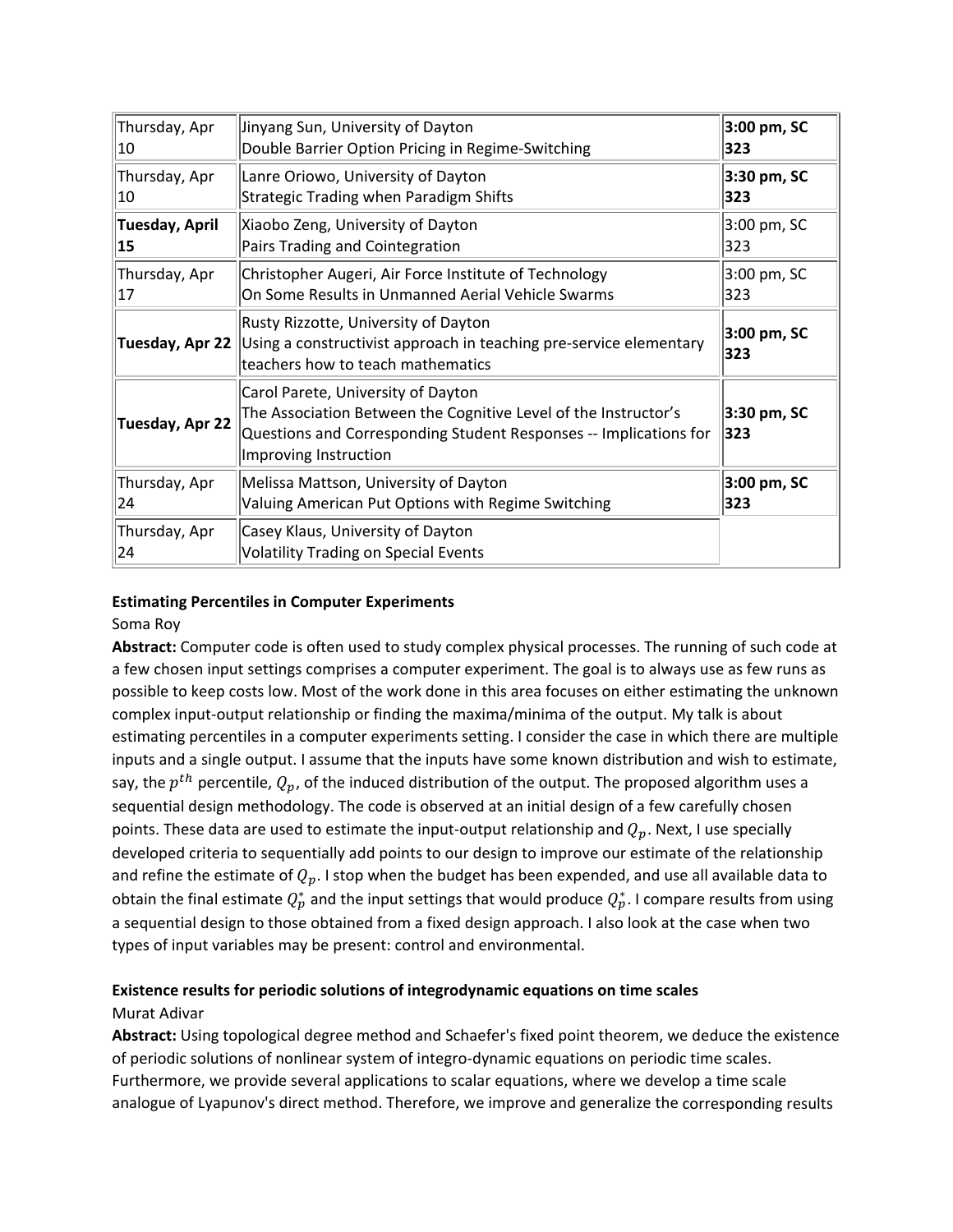in [T. A. Burton, P. W. Eloe, and M. N. Islam, Nonlinear integro‐differential equations and a priori bounds on periodic solutions, Annala di Matematica pura ed applicata, Vol. CLXI (1992) 271‐283].

## **Ranked Set Sampling: An Alternative to Simple Random Sampling**

Jessica Kohlschmidt

**Abstract:** Simple random sampling (SRS) is widely used for sampling purposes. We will discuss SRS and some of the variations that are accepted methods of sampling. An alternative sampling method, ranked set sampling (RSS), has been receiving considerable attention in the statistics literature. Researchers have shown that ranked set sampling outperforms simple random sampling in many situations by reducing the variance of a parameter estimator, thereby providing the same accuracy with a smaller sample size than is needed in simple random sampling. Ranked set sampling involves preliminary ranking of potential sample units on the variable of interest using judgment or an auxiliary variable to aid in sample selection.

The various forms of RSS will be described. We will discuss some advantages and disadvantages to using this ranking procedure. In some situations, RSS may be of more use if we select units in a fashion that is unbalanced for each group. RSS is thought to have the most impact on sampling when the cost of actually collecting measurements on the variable of interest for each individual is costly. If we can use ranking to reduce the number of units needed in the sample, then we can save considerable time and money in the process of sampling.

Date: Tuesday February 5, 2008 Place: University of Dayton, Science Center 323 Time: Refreshments at 2:45 PM in Science Center 313, Talk at 3:15PM in Science Center 323

## **Finite dimensional spaces of quantum states as partially ordered sets**

Joe Mashburn

**Abstract:** We will review the partial order which Coecke and Martin defined for finite dimensional spaces of quantum states. The properties of this partial ordered will be explored, especially as they relate to domains and information theory.

UD Mathematics Colloquium February 7&14, 2008

## **Revealing Sparse Signals In Functional Data**

## Andrada Ivanescu

**Abstract:** A novel statistical method to reveal the signal in data consisting of a sample of curves, where each curve is regarded as a realization of a stochastic process will be discussed. In this framework, existing methods for inference include smoothing splines and kernel estimates. Our method successfully adapts to the sparsity of the signal. The methodology involves thresholding, and the threshold level depends on the sources of variability that exist in this type of data. An application of the method to estimate the mean volatility of stock quotes in intra‐day trading will be presented.

Date: Monday February 11, 2008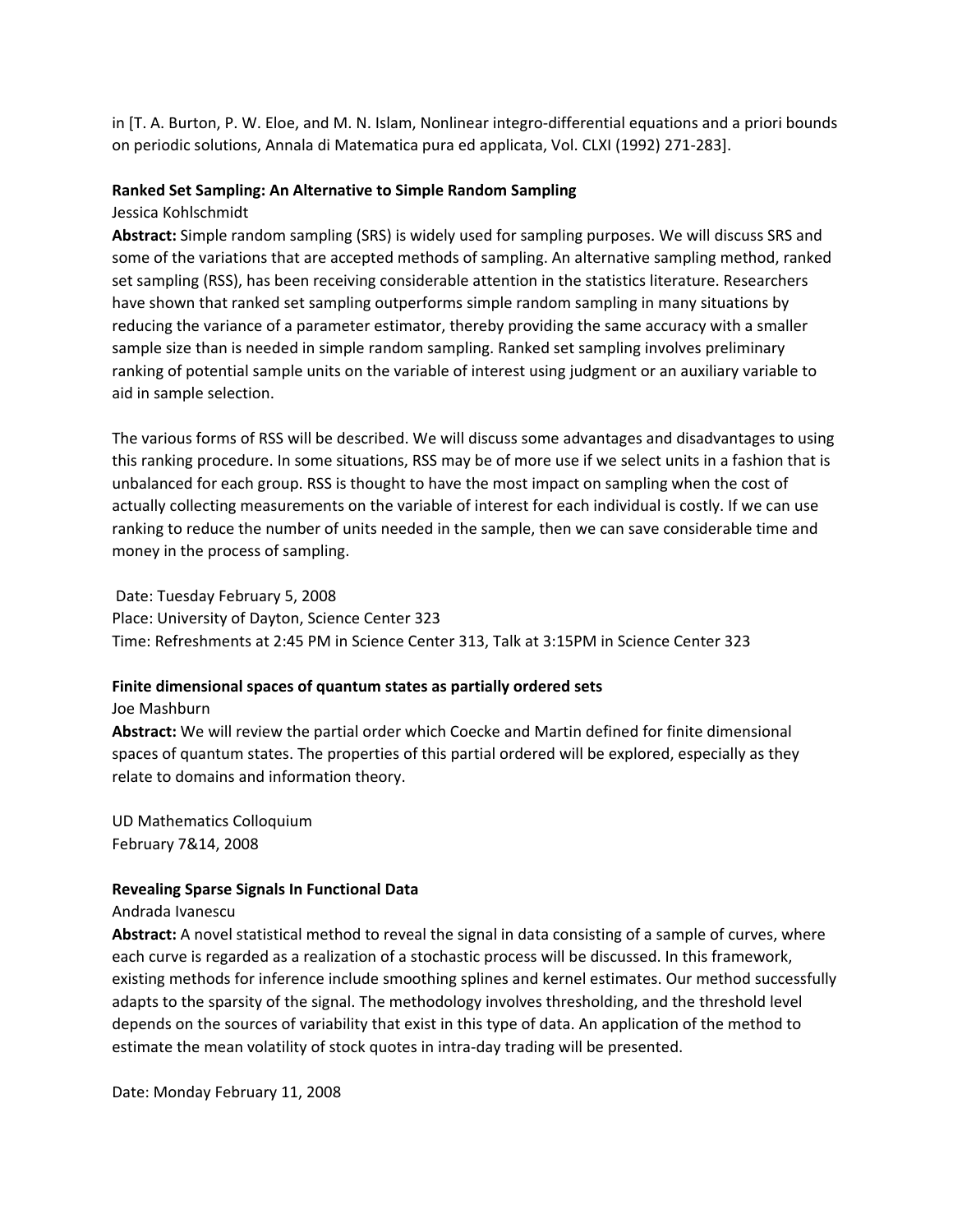Place: University of Dayton, Science Center

Time: Refreshments at 2:30 PM in Science Center 313, Talk at 3:00 PM in Science Center 224

## **Mesh free Technique in Finite‐Difference Formulations**

Shaaban Abdallah<sup>1</sup> and Marshall Galbraith<sup>2</sup>

**Abstract:** The Mesh free approach for solutions of the Navier‐Stokes equations has been advancing well towards becoming one of the classical numerical techniques. However, two issues remain to be examined in details by mesh free methods; the first is the consistency of the numerical approach and the second is application to compressible flows with shock waves. In the present study, we developed a Mesh free method based on a second order polynomial fitting arbitrary set of grid points (at least 9points in twodimensions). The governing equations are coupled to the polynomial through Lagrange multiplier and the polynomial coefficients are determined from the least square method. The resulting algebraic set of equations can be solved either explicitly or implicitly. Due to the enlarged stencil as compared to the classical 5-point finite-difference methods, the explicit solutions converge faster. In addition, our method has several other advantages over existing Mesh free methods. First, our method leads to a set of algebraic equations very much similar to the classical finite-difference equations that can be analyzed using Taylor's expansion for consistency in Mesh free environment. Second, the method is equally applicable for solutions of compressible and incompressible flow equations. Several test problems are solved to validate the method. These include the driven cavity, flow over a cylinder and compressible flow over a thin airfoil with shock wave.

<sup>1</sup> Professor

<sup>2</sup> Graduate student

## **Spatially adaptive priors**

Yu Yue

**Abstract:** Smoothing splines and their high dimensional versions, thin‐plate splines, have been used successfully for curve fitting and spatial smoothing. A global smoothing parameter, however, fails to adapt to variable smoothness in the function of interest. This is of particular importance in spatial datasets, in which a nonstationary process is often detected. For example, environmental variables, say precipitation or temperature, are likely to be much less smooth in mountainous regions than in flat areas. To overcome this drawback, we propose a class of priors that extend a Bayesian version of smoothing splines, intrinsic Gaussian Markov random fields (IGMRFs), by using a spatially adaptive variance component and taking a further IGMRF prior for this variance function. The adaptive IGMRF prior has appealing properties for Bayesian inference and computation. First, it often improves function estimation since it can adapt to changes in curvature of the underlying function. Second, the method can be easily implemented by Gibbs sampling because the full conditionals are either regular densities or log‐concave functions. Finally, the sparseness of the prior yields efficient Markov chain Monte Carlo computation.

# **Limited‐knowledge service‐provision with mobile resources**

## Jake Wildstrom

**Abstract:** The location of facilities in response to demand has often been viewed as a static problem of optimal situation with respect to a fixed client list; dynamic facility location explores the possibility of a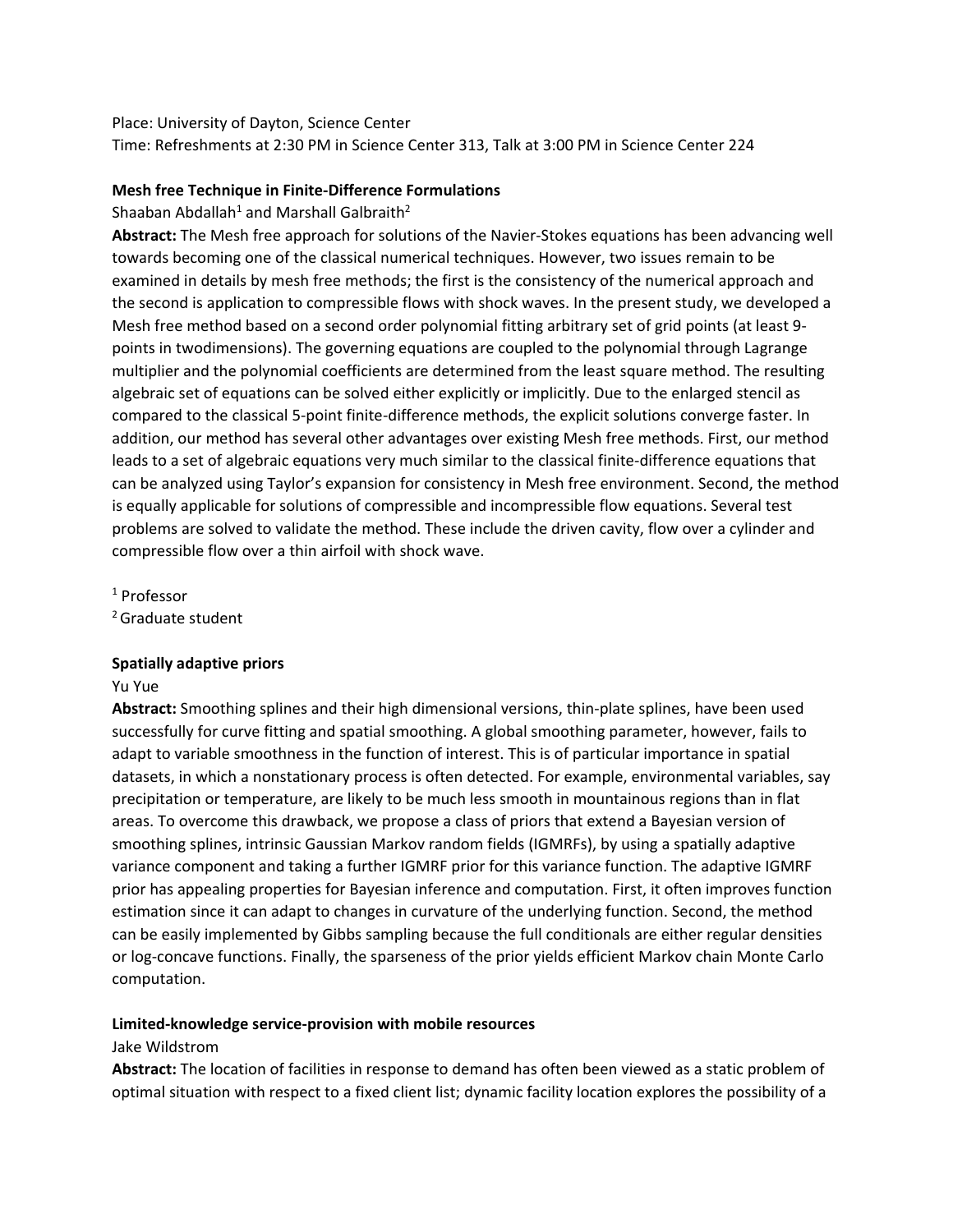changing client list over time and the ability of the server to relocate in response to changing demand. This presentation explores problems in dynamic facility location and presents a computational algebraic framework for complete characterization of the optimimal responses to every possible client‐queue.

# **QTL(Quantitative Trait Locus) Detection Using Accelerated Failure Time Cure Model For Survival Data** Devrim Bilgili

**Abstract:** Many important problems in evolutionary biology begin with observations of phenotypic variation. For example, variation in survival time is partly due to genetic differences among individuals and partly due to environmental factors. Developing statistical methodologies relating the unknown genotype of QTL to the survival time of an individual is important in identifying the disease genes. In some genetic studies with survival end points, the population under study consists of susceptible and nonsusceptible individuals. All susceptible subjects would eventually experience the event in the absence of censoring, while nonsusceptible subjects are not at risk of developing such events and can be regarded as "cured." I will discuss a procedure to detect the QTL locations for survival data using accelerated failure time cure model for survival data.

Date: Friday March 14, 2008

Place: University of Dayton, Science Center 323

Time: Refreshments at 3:00 PM in Science Center 313, Talk at 3:30 PM in Science Center 323

## **Qualitative Properties of Nonlinear Volterra Integral Equations**

JEFFREY T. NEUGEBAUER

**Abstract** The contraction mapping principle and Liapunov's method are used to study qualitative properties of nonlinear Volterra equations of the form

 $x(t) = a(t) - Z t 0 C(t,s) g(s, x(s)) ds, t \geq 0.$ 

In particular, the existence of bounded solutions and solutions with various  $L^p$  properties are studied under suitable conditions on the functions involved with this equation.

## **A solution to Problem B of the 2008 Mathematical Contest in Modeling**

## Zachary Martinsek and Edward Timko

**Abstract:** The problem at hand was to create the most efficient and simple algorithm to create a Sudoku puzzle with varying difficulty levels. Sudoku is a 9 x 9 puzzle requiring the player to fill in all rows, columns and boxes to discover a unique solution. Each row, column and box must contain the numbers 1 – 9. Since these groups of numbers must be exclusive, it would seem as though the algorithm contained a fair amount of searching, checking and updating to ensure no conflicts existed. But our model would suggest otherwise. Although we have acknowledged that searching and checking would be necessary to ensure the uniqueness of our puzzles, we have stripped the algorithm of searching to the bear minimum in order to ensure efficiency. But with efficiency comes a small price. With our algorithm we generate a small fraction of every possible unique solution to Sudoku. But a small fraction of a very large number is still a very large number. Our algorithm fills one box making it valid. We proceed to fill every other box in the puzzle with permutation of those same numbers until the board is full. To help ensure a sufficiently large number of possibilities, we jumble the order of rows and columns. After we have made empty a certain number of cells, we check the difficulty of the puzzle with a simple solver. This approach keeps things simple, not just for people but also for computers. This is the biggest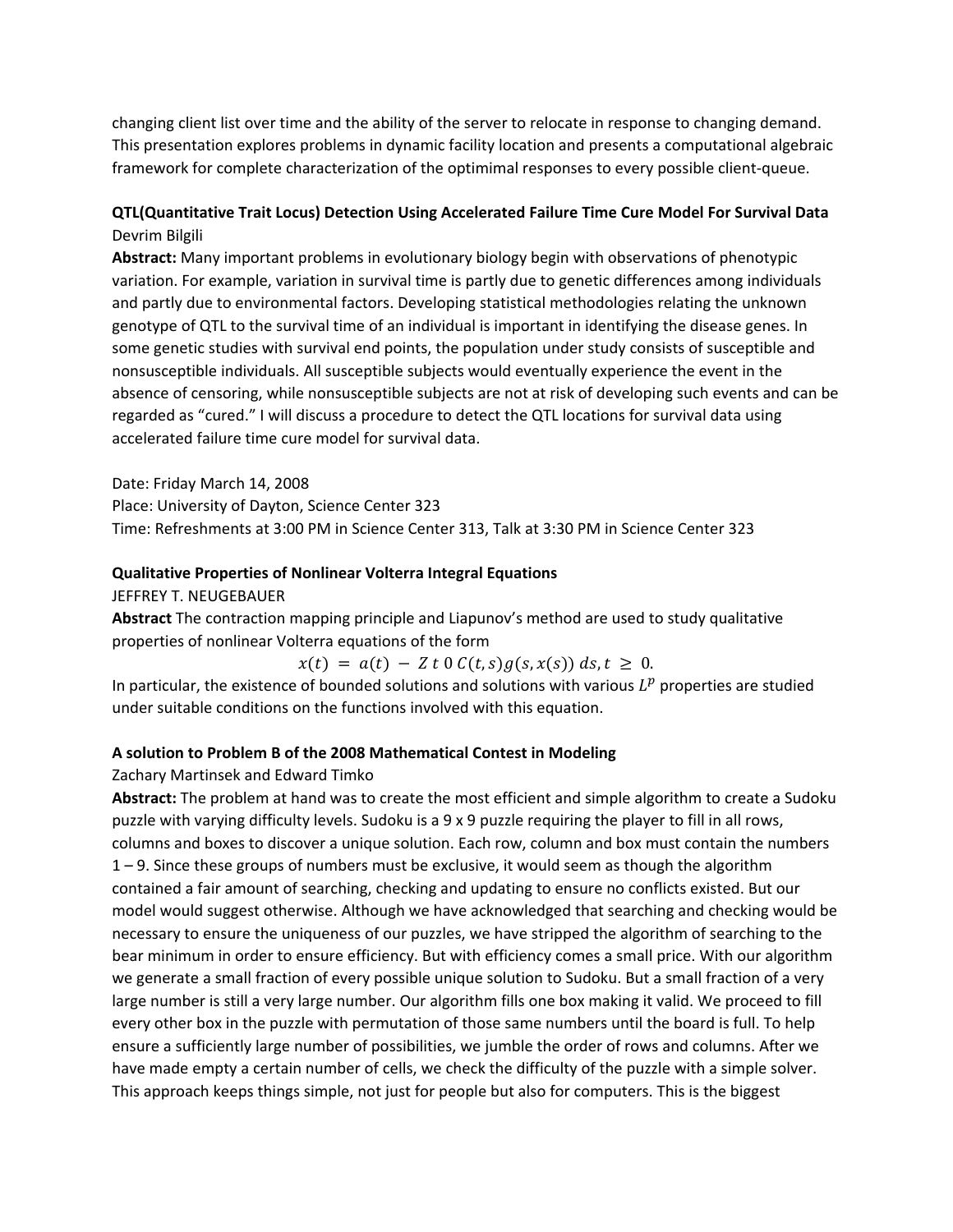strength of our algorithm. It far eclipses the fact that we can only come up with a small fraction of a very large number.

## **Periodic Solutions in Nonlinear Neutral Difference Equations with Functional Delay**

Fares Ghannam

**Abstract:** We use Krasnoselskii's fixed point theorem to show that the nonlinear neutral difference equation with delay

 $x(t+1) = a(t)x(t) + c(t)\Delta x(t-\tau) + q(t,x(t-\tau))$ 

has a positive periodic solution. To apply Krasnoselskii's fixed point theorem, one would need to construct two mappings; one is a contraction and the other is compact. An example will be provided.

## **Double Barrier Option Pricing in Regime‐Switching**

Jinyang Sun

**Abstract:** We study a double barrier option pricing problem when the underlying asset price follows a new regime‐switching exponential mean‐reverting process. In this setting, the double barrier option prices satisfy a system of linear second order differential equations with boundary conditions. We numerically solve the system by constructing monotonic sequences of upper solutions and lower solutions that converge to true solutions, respectively. This method is tested by numerical examples and compared with Monte‐Carlo method.

## **Strategic Trading when Paradigm Shifts**

## OLANREWAJU T. ORIOWO

**Abstract:** Dr F. Albert Wang's paper suggests the introduction of a new asset valuation paradigm and examines how it affects the strategy played by new and existing market participants. The Bayesian Nash Equilibrium offers a tool to observe how one particular participant, the Sophisticated trader who is an early adopter of the new paradigm, attempts profit maximization in an environment of continuous trading against various Naïve traders entering the market at different times. The trading activities of the numerous Naïve traders serve as a modeling device to create persistent noise in the market.

## **Pairs Trading and Cointegration**

## Xiaobo Zeng

**Abstract:** As a trading strategy, statistical arbitrage is a heavily quantitative and computational approach to equity trading. It involves data mining and statistical methods, as well as automated trading systems. In this paper, I introduce two methods (pairs trading and cointegration) for trading against statistical arbitrage, and run a simulation over a particular set of data, namely the 20 equities from 11/3/2003 to 10/12/2007. The result of simulation shows that the performance of cointegration is more impressive and persistent than that of pairs trading and therefore more suitable to incorporate into an automated trading system.

## **On Some Results in Unmanned Aerial Vehicle Swarms**

## Chris Augeri†

**Abstract** We first summarize our results on managing data in unmanned aerial vehicle swarms, such as development of a co-simulation environment, a study of Extensible Markup Language (XML) data compression engines, and a k‐dimensional extension to the skip graph data structure for querying data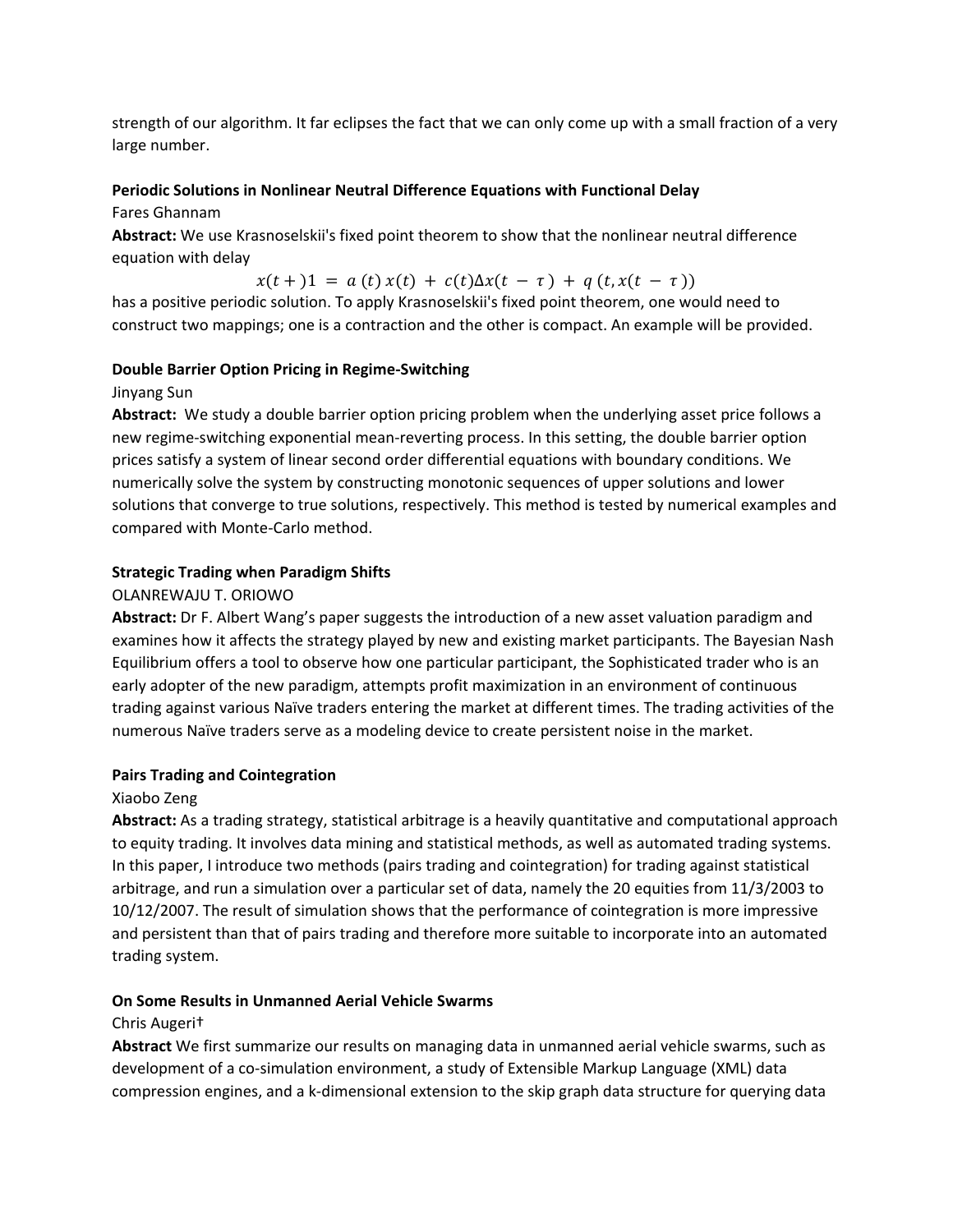stored at the mobile nodes. The third result motivated research on canonically ordering nodes in the swarm using more robust methods than the  $z$  -order space-filling curve applied in the k-dimensional extension of the skip graph data structure. We opted to explore how to canonically order the nodes using the PageRank algorithm applied in certain search engines to order query responses. A key reason is that the PageRank vector canonically orders vertices of nearly all random graphs, which is a result of the relationship an equitable partition has with the eigenvector yielded by the PageRank algorithm. An equitable partition can be obtained by applying  $1$  -dimensional Weisfeiler-Lehman stabilization to the graph and can be implemented in  $O(m \cdot log n)$  time, where  $m = |E|$  and  $n = |V|$ , as established by Paige and Tarjan, and separately, by Cardon and Crochemore. We use the equitable partition to eliminate a class of errors in PageRank values, which ensures vertices that are equivalent in a given equitable partition have equal values and also facilitates early termination of the power method. The equitable partition yields many other methods of reducing the number of computations, such as computing one PageRank value for equivalent vertices. We also explore estimating PageRank values using the quotient graph induced by an equitable partition. We conclude by describing future research avenues, including generalizing a lemma applied in this work to  $k$  –dimensional Weisfeiler-Lehman stabilization, building a library of graphs based on given values of  $k$ , and implementing a method that decides graph isomorphism by leveraging multiple processors.

†Work performed as a Ph.D. candidate under the supervision of Barry Mullins, Rusty Baldwin, Dursun Bulutoglu, and Leemon Baird III

## **Using a constructivist approach in teaching pre‐service elementary teachers how to teach mathematics**

#### Rusty Rizzotte

**Abstract:** According to the Principles and Standards for School Mathematics, the need for mathematical knowledge and understanding is increasing. Students in all grades need to learn more mathematics and therefore require more effective teaching. The distinction between conceptual and procedural knowledge of mathematics has received a great deal of discussion and debate throughout the years. The purpose of this study is to examine whether students learn mathematics more successfully by instruction using a constructivist approach to gain conceptual knowledge about mathematics or by the more typical procedural approach. This study was conducted at a mid‐sized accredited private university in southwest Ohio during the fall 2003 semester. The students were all pre-service elementary teachers enrolled in a mathematics education course. Overall the findings demonstrated a remarkable change in the methods used by the pre‐service teachers. The results established that most of the teachers in the experimental group felt mathematics should be taught conceptually as opposed to procedurally after completing the mathematics education course.

# **The Association Between the Cognitive Level of the Instructor's Questions and Corresponding Student Responses Implications for Improving Instruction**

Carol Parete

**Abstract:** Educational research has indicated that a positive association exists between the cognitive level of written questions asked by instructors and the cognitive level of the students' written responses. In this study, instructor's oral questions and corresponding students' responses in nine